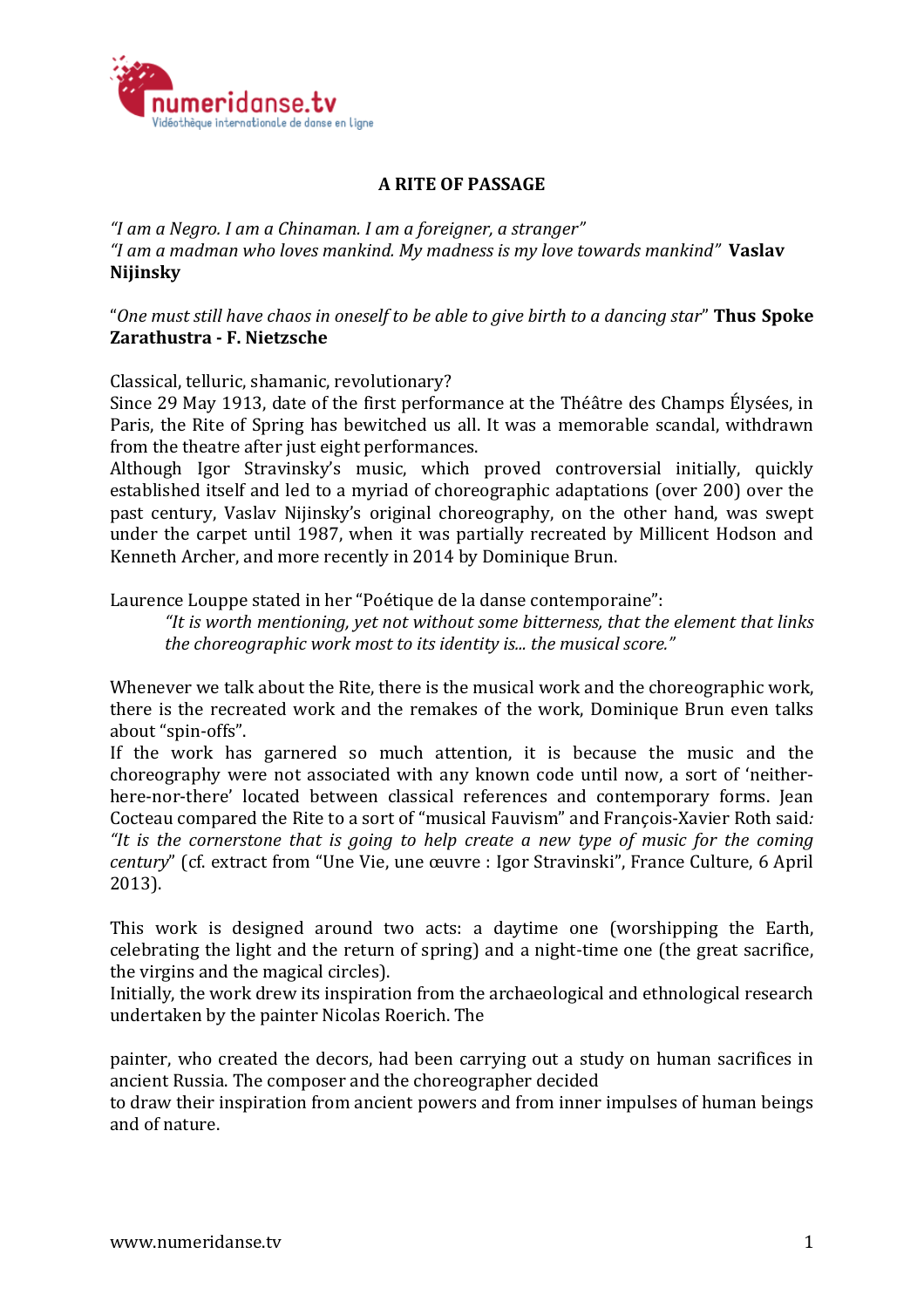

In the music, we are struck by the expressive power of the rhythms, climaxed, juxtaposed, diverted through fragments of ceremonial and ritual chanting.

In the dance, which is like an echo, we are fascinated by the figure of the circle and the round, real staging of energy and the eternal return. A figure that we also discover in Nijinsky's illustrations, which are almost all 'possessed' by the circle.

This choreographic work is an incredible creation on rhythm and on the dissociation of rhythms between the different parts of the dancers' bodies. The dancer Marie Rambert, who worked with the choreographer, talked about Nijinsky's "inward position".

Feet were parallel, or even en-dedans (turned inwards), the dance evoked the ordeal, the hindered body, at a time when beauty, elegance and en-dehors (turned outwards) were the reference codes. The painter and costume designer Valentine Hugo would witness this through the many illustrations that she produced when she attended the rehearsals and performances of The Rite. She would sketch the dancers' movements live and direct, then would rework them at length afterwards and would comment the dance movements. 

She has, as such, left several dozen series of drawings, a real graphical notation forming one of the rare visual traces of the work, along with two musical scores annotated by Igor Stravinsky and Marie Rambert. 

When watching this dance and, more particularly, the reproduction that Dominique Brun has recently created, we cannot help but think of the torments of the soul, the personal chaos that possessed Nijinsky and the chaos that European society was experiencing at the beginning of the First World War.

We cannot help but think of the archaisms, which trigger the rituals and folklore, which constitute us.

If the Rite has inspired so many artists and has touched so many spectators, it is because what it talks about, what it evokes, is fundamental and foundational.

**Julie Charrier** 

## **SOURCES**

**Books** 

- *- Poétique de la danse contemporaine*, Laurence Louppe, éditions Contredanse, 1997, 2000, 2004, p.326
- *- L'Éveil des modernités*, Annie Suquet, Centre national de la danse, 2012
- *- Danser sa vie*, Centre Pompidou, 2011
- *- Cahiers*, Vaslav Nijinski, Actes sud, 1995
- *- Nijinski*, Romola Nijinski, Denoël, 1934
- *- Variations sur l'après-midi d'un faune*, Christian Dumais-Lvowski, Alternatives, 2009
- *- Vaslav Nijinski, un saut dans la folie*, Peter Oswald, Passage du Marais, 1993
- *- Nijinski : sa vie, son geste, sa pensée, Guillaume de Sardes, Hermann Danse, 2006,* p. 102.